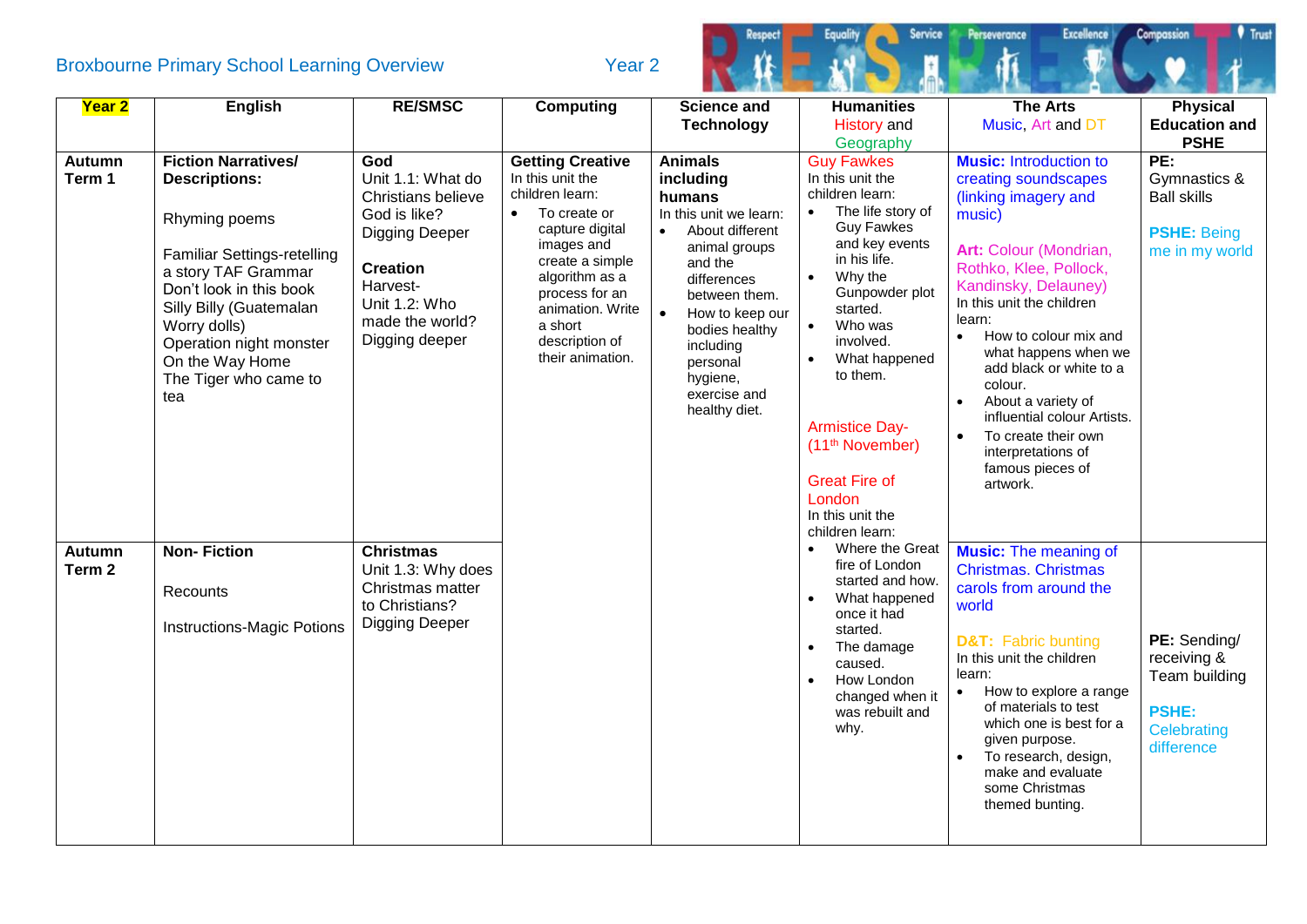## Broxbourne Primary School Learning Overview Tear 2



| Year 2                             | <b>English</b>                                                                                                                             | <b>RE/SMSC</b>                                                                              | <b>Computing</b>                                                                                                                                                                           | <b>Science and</b><br><b>Technology</b>                                                                                                                                                                                                                                                  | <b>Humanities</b><br><b>History</b> and<br>Geography                                                                                                                                                                                        | <b>The Arts</b><br>Music, Art and DT                                                                                                                                                                                                                                                                                                        | <b>Physical</b><br><b>Education and</b><br><b>PSHE</b>                                   |
|------------------------------------|--------------------------------------------------------------------------------------------------------------------------------------------|---------------------------------------------------------------------------------------------|--------------------------------------------------------------------------------------------------------------------------------------------------------------------------------------------|------------------------------------------------------------------------------------------------------------------------------------------------------------------------------------------------------------------------------------------------------------------------------------------|---------------------------------------------------------------------------------------------------------------------------------------------------------------------------------------------------------------------------------------------|---------------------------------------------------------------------------------------------------------------------------------------------------------------------------------------------------------------------------------------------------------------------------------------------------------------------------------------------|------------------------------------------------------------------------------------------|
| <b>Spring</b><br>Term 1            | <b>Fiction Narratives</b><br>/Descriptions:<br><b>Traditional Tales</b><br>Jack and the Bean stalk<br>Hansel and Gretel<br>Mulan<br>Anansi | Gospel<br>Unit 1.4: What is<br>the Good news<br>that Jesus brings?<br><b>Digging Deeper</b> | <b>Starting</b><br><b>Research</b><br>In this unit we learn:<br>To understand<br>$\bullet$<br>data and<br>different ways<br>that data can be<br>presented.<br>Create tables<br>and graphs. | <b>Uses of Everyday</b><br><b>Materials</b><br>In this unit we learn:<br>About different<br>types of<br>materials and<br>the properties<br>they possess.<br>We investigate<br>why certain<br>objects are<br>made of a<br>specific<br>material.                                           | Where in the<br>world?<br>(Continents,<br>oceans and UK,<br>people who live<br>there)<br>In this unit the<br>children learn:<br>The names of<br>the 7 continents,<br>which countries<br>are within those<br>continents and<br>the oceans    | Music: exploring sound<br>through timbre (using<br>every day objects and<br>instruments to<br>investigate materials)<br><b>Art: Portrait/collages</b><br>In this unit the children<br>learn:<br>About a variety of<br>$\bullet$<br>influential portrait<br>artists.<br>About different collage<br>$\bullet$<br>techniques and<br>materials. | PE: Dance &<br>Invasion<br><b>PSHE: Dreams</b><br>and goals                              |
| <b>Spring</b><br>Term <sub>2</sub> | <b>Non-Fiction</b><br>Non-chronological reports<br><b>Continents</b><br><b>Animals</b><br><b>Dragons</b>                                   | <b>Easter</b><br>Unit 1.5: Why does<br>Easter matter to<br>Christians?<br>Digging Deeper    |                                                                                                                                                                                            | <b>Plants</b><br>In this unit the<br>children will learn:<br>The names of<br>$\bullet$<br>some common<br>plants and trees.<br>The correct<br>$\bullet$<br>names for<br>different parts of<br>a plant and their<br>function.<br>What plants<br>need to grow<br>through<br>investigations. | around them.<br>The climate<br>$\bullet$<br>zones and the<br>equator.<br>Learn about<br>$\bullet$<br>animals, the<br>culture,<br>traditions and<br>special festivals<br>that can be<br>found in<br>different places<br>around the<br>world. | <b>Music: Exploring rhythm</b><br>and beats and learning to<br>keep time (body<br>percussion, verbal,<br>instruments)<br><b>D&amp;T:</b> Moving pictures<br>In this unit the children<br>learn:<br>To make a variety of<br>$\bullet$<br>moving mechanisms.<br>To research, design,<br>make and evaluate a<br>moving picture theatre.        | PE: Striking<br>and fielding &<br>Sports hall<br>athletics<br><b>PSHE: Healthy</b><br>me |